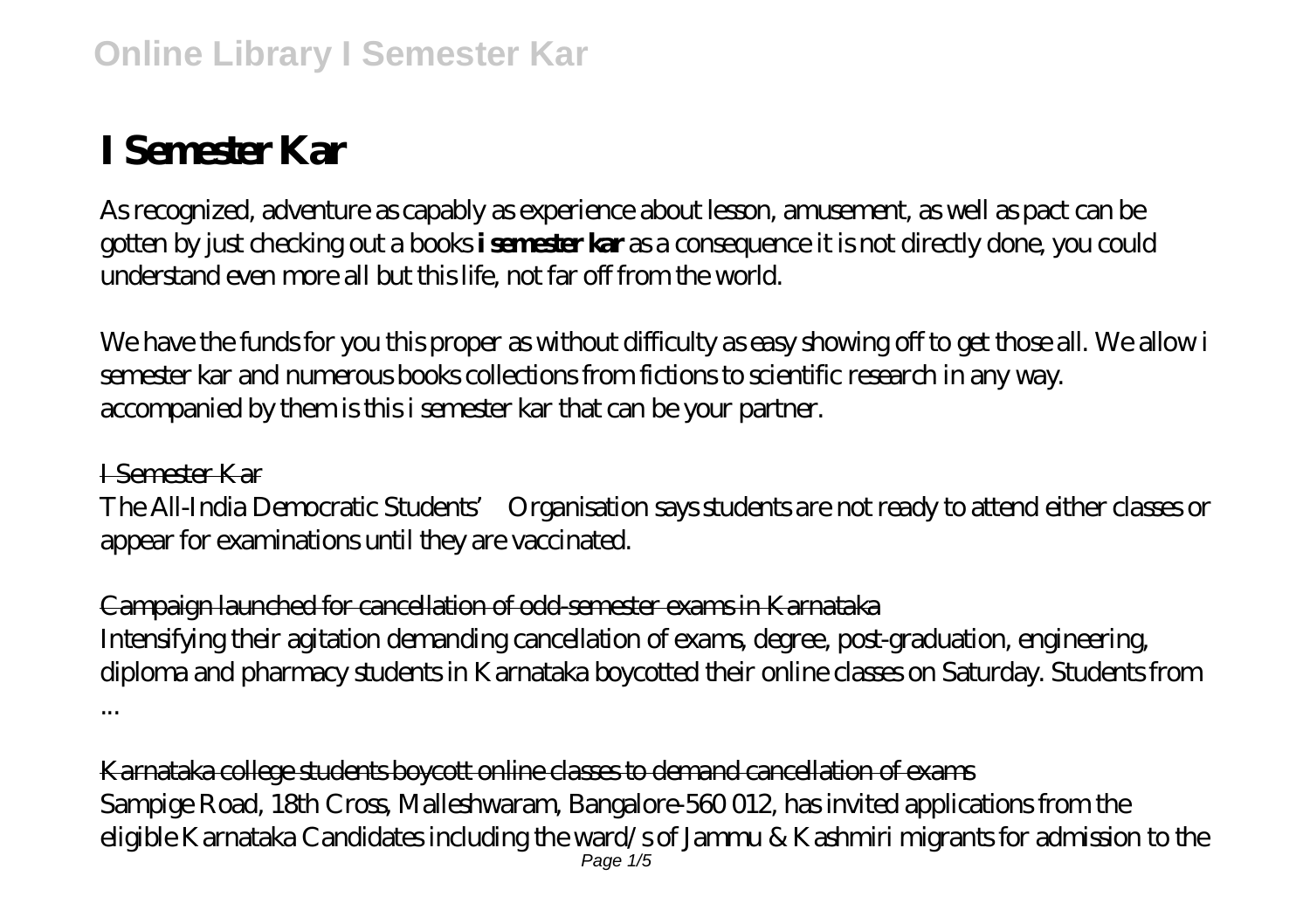## **Online Library I Semester Kar**

' ...

UG Common Entrance Test-2021 of Karnataka Examinations Authority Students of degree, post-graduation, engineering, diploma and pharmacy courses submitted a memorandum with over one lakh signatures to Karnataka Chief Minister BS Yediyurappa on Thursday, demanding ...

Karnataka students gather over 1 lakh signatures, urge CM to cancel odd semester exams On Saturday, students in Karnataka boycotted their online classes, to raise their demand for exam cancellation.According to the All India Democratic Students' Organisation (AIDSO), which is ...

College Students In Karnataka Are Boycotting Online Classes In Order To Protest For The Cancellation Of Exams Karnataka To Conduct Semester Exams Soon. Next Academic Year From October The Karnataka Government will likely start the next academic year from October 2021, Minister of Higher Education  $Dr_{...}$ 

Karnataka To Conduct Semester Exams Soon. Next Academic Year From October Protesting against Karnatak University's decision to hold odd semester examinations, members of All India Democratic Students Organisation (AIDSO) staged a demonstration in Dharwad on Thursday.

Do not hold odd semester exams, university urged Page 2/5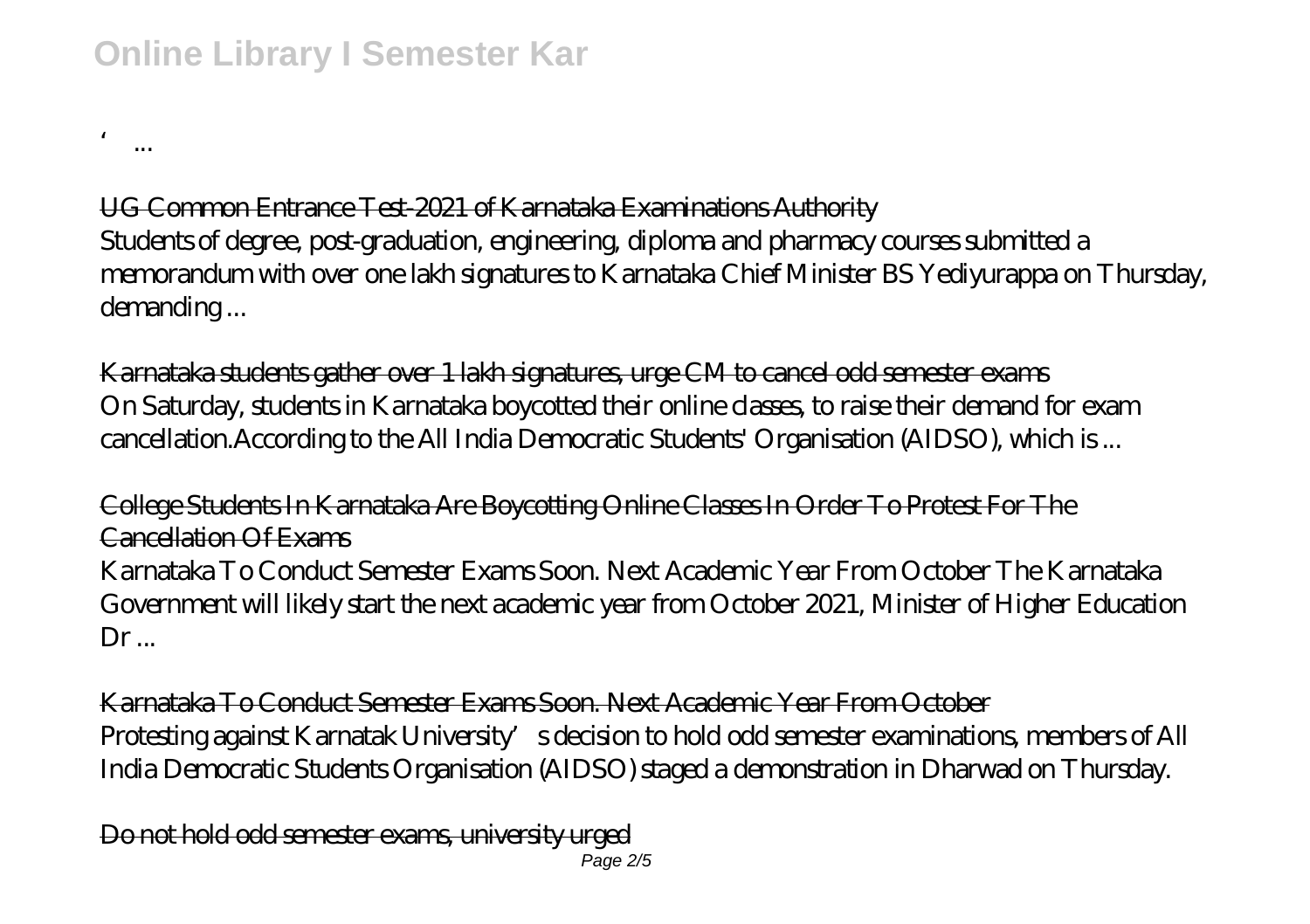The Karnataka government has taken the step of vaccinating all the college and university students before July 7 to prevent the third wave of pandemic.

Karnataka: All Students Of Higher Education Institutes To Be Vaccinated By July 7 The students demand dropping off the semester exams. Amid pandemic, the students of degree, postgraduation, engineering, diploma, and pharmacy courses submitted a memorandum with over one lakh ...

Students Gets 1 lakh Signatures, demands Cancelling Odd Semester Exams Karnataka Chief Minister BS Yeddiyurappa is no stranger to controversies and allegations. In 2011, he was forced to resign as CM and also spend time in prison after being indicted in a scam ...

Karnataka: BJP in quandary over Yeddiyurappa Ironically, the agreement for the infrastructure corridor project was signed in 1995 when Gowda was the Chief Minister of Karnataka.

Karnataka: Former PM HD Deve Gowda asked to pay Rs 2 Crore damages in defamation case by infra **company** 

BENGALURU: The plan to extend the Common Entrance Test (CET) to BSc courses has been dropped, higher education minister and deputy CM CN Ashwath Narayana said on Tuesday. The proposed move was ...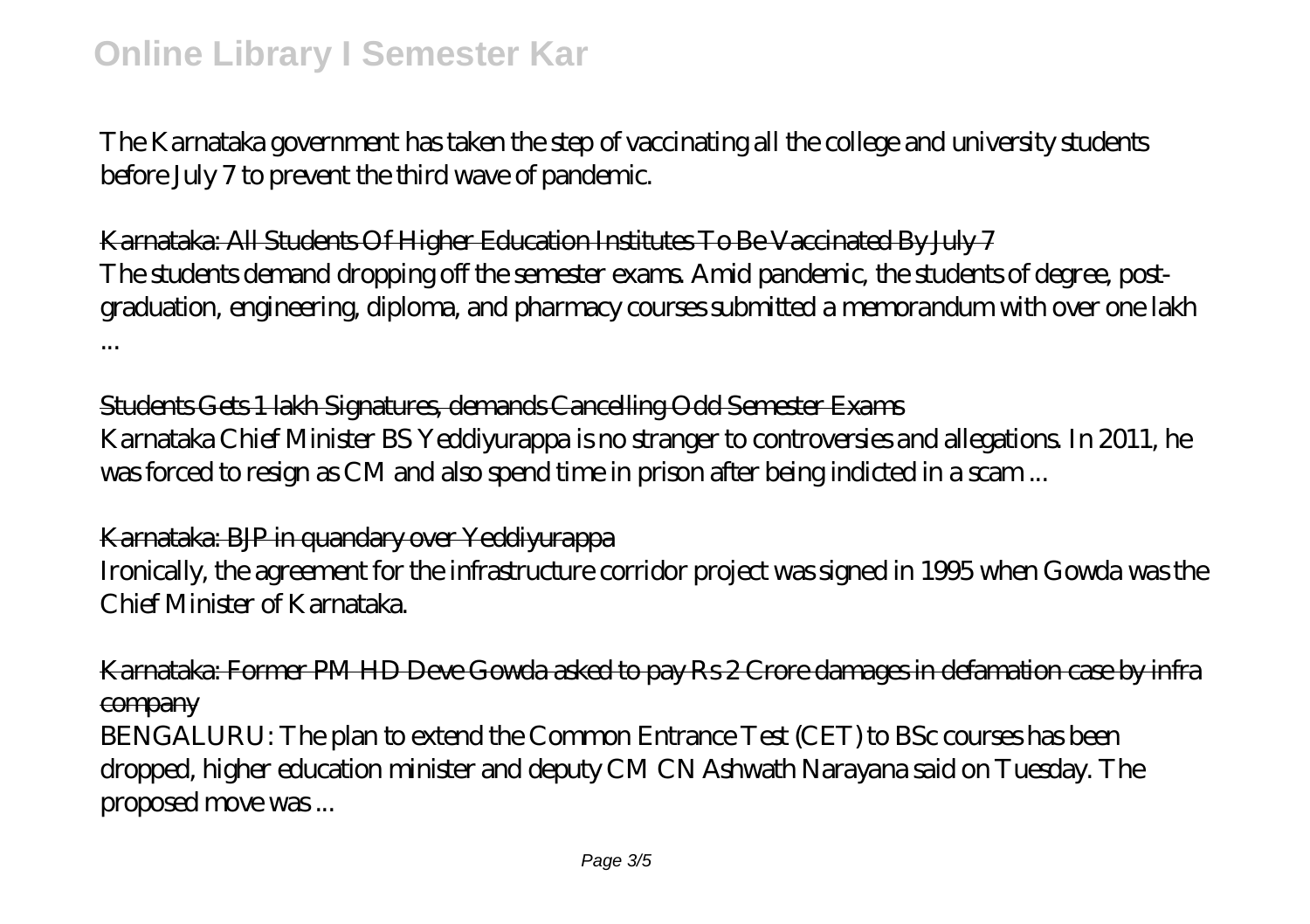No CET for BSc admissions: Karnataka deputy CM Ashwath Narayana A female student of Christ (Deemed to be University) in Bengaluru has shared screenshots alleging that that the proctor, while invigilating an online examination, addressed her as "baby".

Bengaluru: Student alleges invigilator addressed her as 'baby', sparks row Kodagu (also known by its former name Coorg) is an administrative district in the Karnataka state of India. The demand for Coorg oranges, also known as Coorg mandarins, has dropped in the state ...

## Lockdown badly affects Coorg mandarin sales

BENGALURU: Karnataka deputy chief minister C N Ashwath ... It was discussed in the meeting about conducting semester exams that are pending because of Covid, he said.

CET performance will not be a criterion for B.Sc admission: Karnataka Deputy CM (adds more quotes) Bengaluru, Jun 24 (PTI) Senior Congress leader Siddaramaiah on Thursday asked MLAs not to project him as the Chief Ministerial face for the 2023 assembly polls, amid widening ...

Don't project me as CM face, Siddaramaiah to MLAs as fissures in Karnataka Cong widen Semester exams need to be conducted soon and ... varsity has been asked to give a tentative timetable by Thursday. Karnataka State Higher Education Council will issue the final calendar following ...

No CET for BSc admissions: Karnataka deputy CM Ashwath Narayana Karnataka CET: Karnataka Deputy Chief Minister ... It was discussed in the meeting about conducting Page  $4/5$